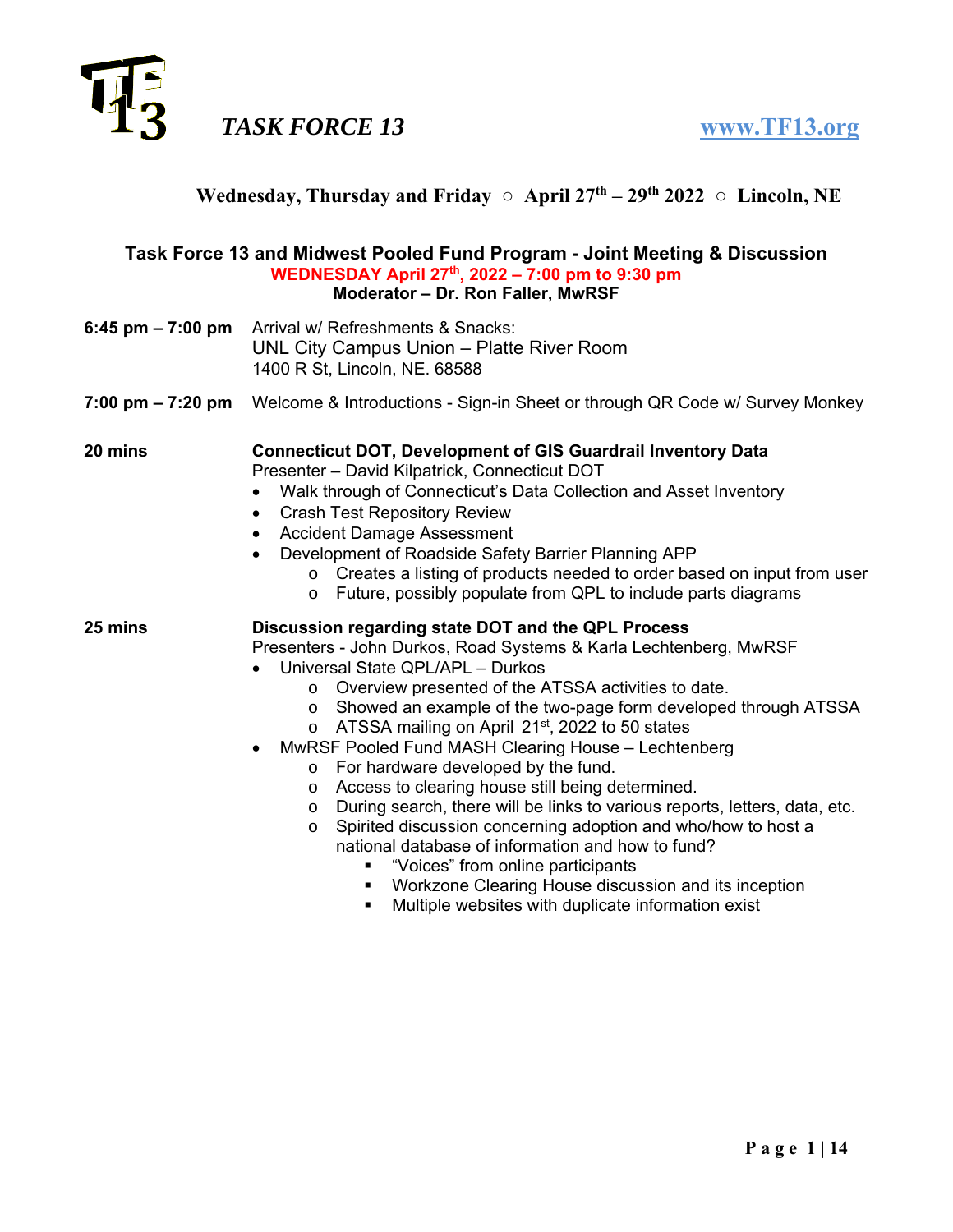

### **Wednesday, Thursday and Friday**  $\circ$  **April 27<sup>th</sup> – 29<sup>th</sup> 2022**  $\circ$  **Lincoln, NE**

### **25 mins Update of Status of NCHRP Project 22-40 (AASHTO M180)**

 Panel Member Presenter – Greg Neece, Trinity Highway Presentation courtesy of Chuck Plaxico of RoadSafe and authorized by Christopher McKenney of NCHRP / NAS / TRB

- **Changes that may be of interest to users but have limited impact to the use of the standard** 
	- o Switched from metric to U.S. customary units as the standard measurement units.
	- o Added discussion of roll forming vs press forming for sheet steel components (Section 7.1).
	- o Added a disclaimer that mating fasteners shall be coated by the same zinc coating process with no mixed processes in a lot (Section 9.2.1)
	- o Added discussion of prevention and repair of wet storage stain (i.e., white rust) (Sections 9.1.1.4 and 9.3.1).
	- o Added a note discussing that Type IV sheet steel components and weathering steel hardware can become fused, leading to difficulty in repairing short sections of guardrail (Section 9.1.3).
	- o Combining metric and U.S. customary fastener drawings into a single figure (Figure 1).
	- o Changed the title of the standard.
- **Changes that may impact the use of this standard**
	- o Inclusion of additional sheet steel components i.e., w-beam terminal connector, thrie beam terminal connector and asymmetrical transition
	- o Inclusion of additional fasteners (i.e., high-strength bolts, plain round washers, hardened washers) and separation of the bolts and nuts into their own distinct sections.
	- o Inclusion of steel guardrail posts.
	- o Inclusion of **anchor** wire rope and swage fittings.
	- o Reference to A568 Table 4 has been added to Section 3.2 for base metal tolerance (thickness).
	- o Include specification for manufacture and marking of curved guardrail beam.
	- $\circ$  Revised section 8.1 to increase the minimum allowable % elongation of the base metal used to construct sheet steel components from 12% to 16%.
	- o Disallowing the "one grade less" clause from AASHTO M 111 (ASTM A123)
	- o Revised Section 9.5 to reference Specification ASTM A780/A780M replacement of Federal Specification TT-P-641 and DOD-P-21035.
	- o Revised traceability marking requirements for guardrail beam to separately identify heat number and coating lot, with marking for coating lot being optional.
	- o Dimensioning details for standard post bolt and splice bolt slots have been added to Figures 2 and 3.
- Several follow up questions primarily on the implementation timeframe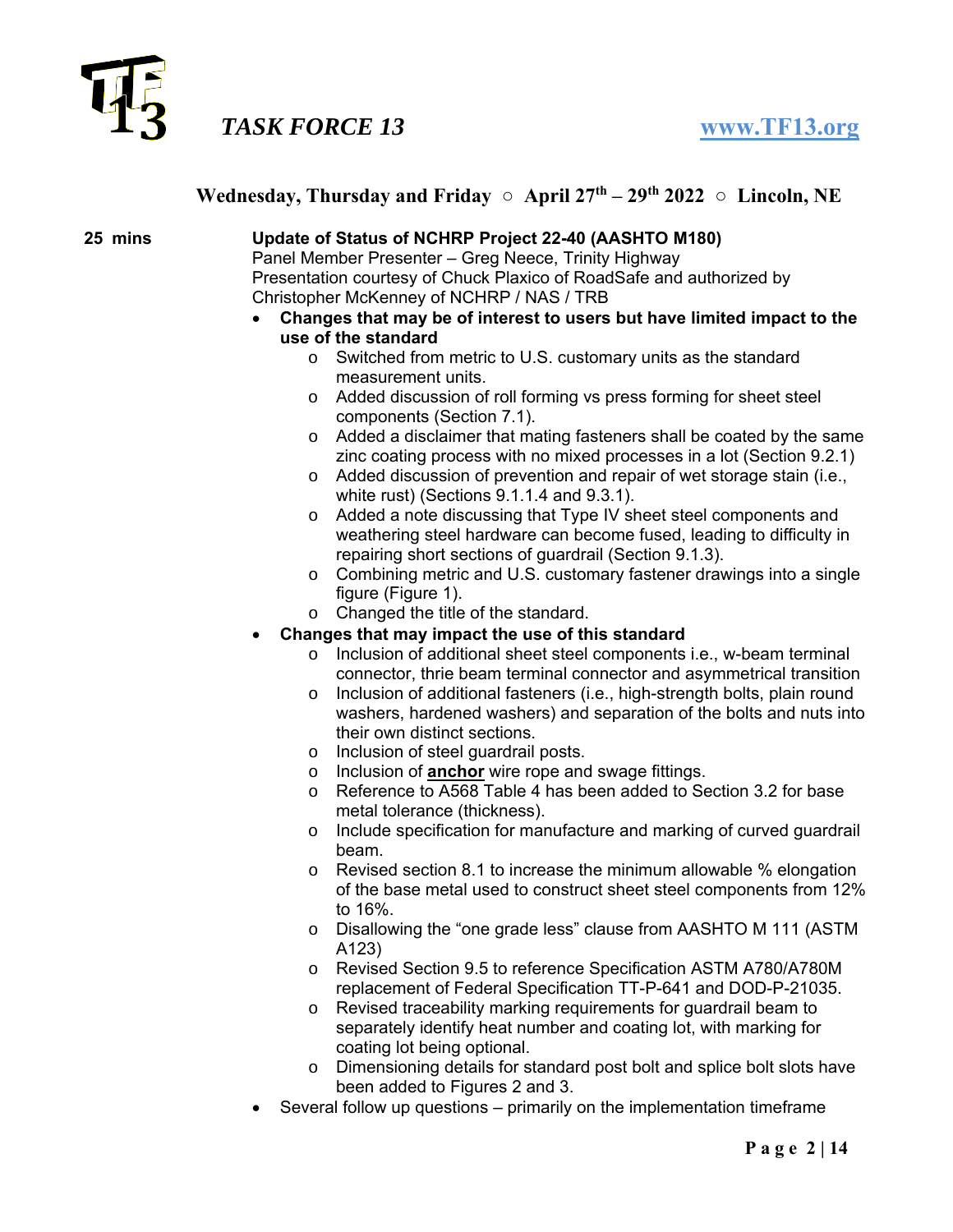

### **Wednesday, Thursday and Friday**  $\circ$  **April 27<sup>th</sup> – 29<sup>th</sup> 2022**  $\circ$  **Lincoln, NE**

### **35 mins Cable Barrier Supply Chain Discussion**

 Presenters – Ron Faulkenberry, Gibraltar Global & Jim Hoenin, Bekaert Corp Participants – Shane Fansler, Guardian Cbl Systems & Richard Butler, Brifen

- Ron took us through the history of the current issue, which is result of supply chain, employee shortages, COVID-19, mill outages – both planned and unplanned, demand for RV/Autos/Appliances, as well as additional use of raw products related to IIJC, etc
- Lead-times have gone from ~6 weeks to 20-30 weeks. Pricing of the raw steel utilized in cable has increased 300+%.
- Ron told us of the results of seeking a Buy America waiver and the recent clarification letter issued in last couple of weeks in regards to Buy America requirements. The guidance will not solve the current issues.
- How do you eat an elephant? One bite at a time.
- Jim provided a virtual presentation which documents shortages are a result of many factors – Tariffs, Unplanned Mill Outages, Planned Mill, Outages, COVID, Russia/Ukraine and Build Back Better.
- Production run rates for Wire Rod (worldwide) are today still at 80% of the pre-Covid output. Less for Buy America mills.
- Prediction for the next 2 years …
	- $\circ$  Impact of environmental pressures on mills in the USA "Buy" America"
	- o Consolidation of still mills
	- o Continued evolution of trade barriers and timing.
	- o RPOF/IIJC materials also require Buy America cable/wire and currently requires a large portion of the available production.
	- o Richard indicates that their company has made strategic purchases over the past few years, locking in tonnage per month at an agreed upon index price.
	- o Shane indicates that even with "Allocated "steel restrictions they were able to ship monthly.
	- o Beginning in April 2022, Guardian's steel restrictions are being lifted and they will be back to full capacity and shipping.
	- o Due to this reason, as well capital expenditures in process currently 2022 shipments will reach 300% over 2021 for Guardian Cable. They are expecting 2023 to be 25% shipments over 2022 output.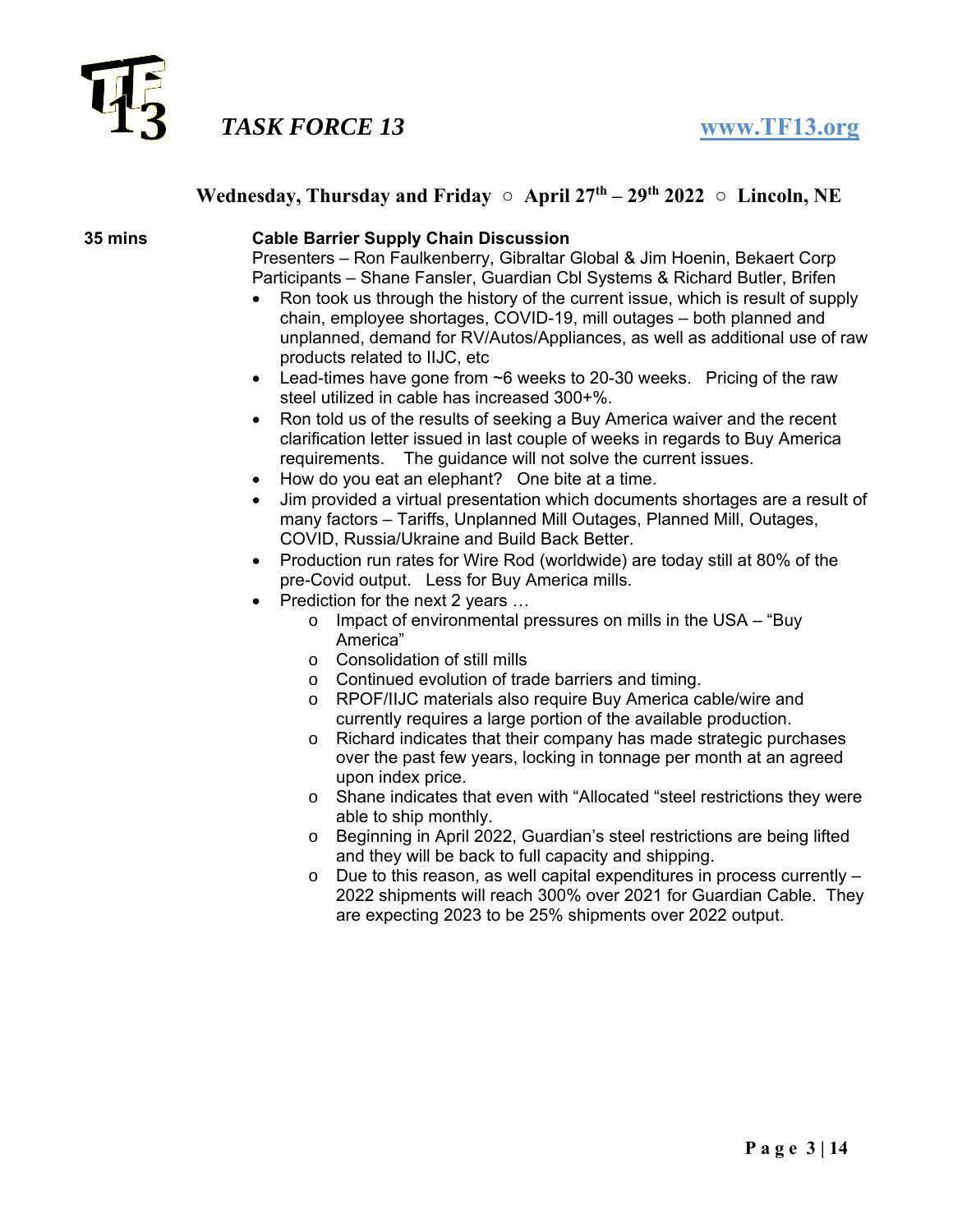

### **Wednesday, Thursday and Friday**  $\circ$  **April 27<sup>th</sup> – 29<sup>th</sup> 2022**  $\circ$  **Lincoln, NE**

#### **25 mins Update to Scoping MASH to a performance specification**

Presenters - Erik Emerson, WisDOT & Jim McDonald, AASHTO

- Jim led off providing a history and reasoning for the desire to go to a performance specification. Then proceeded into the desired outcomes and benefits.
- Progress ...
	- o Study reviewed by various AASHTO committees last summer
	- o Held two webinars with states and industry in June 2021
- Resolves …
	- o Develop a work plan to look into the issues and concerns
	- o Work with public and private sector partners to define implementation
	- roles and responsibilities and encourage a long-standing commitment.
- Next Steps …
	- o Funding for project has been identified and approved
	- $\circ$  Proposal to establish a technical service program for the state DOTs to provide MASH implementation and technical expertise. (May 2022) This would be voluntarily funded by the State DOTs, if they see value.
	- o AASHTO is in discussions with TTI to have them continue the work they did from the development of the Scoping Study to the conversion of the MASH document.
- Erik Expectations:
	- o Just because MASH changes does not mean MASH implementation changes!
	- o Agencies want flexibilities
	- o AASHTO wants simplification
		- Tables and text in MASH sometimes don't agree
		- Different types of soils used by different labs
		- Pick a word to use and stick to it throughout the document.
		- Make it easier to maintain.
		- **Standardize the measurement and display of the information in** the test reports.
		- May need more hardware categories.
		- If there is no test matrix, can something be MASH complaint?
		- Devices that perhaps should be retired Break-a-away utility poles, sloped ends.

Meeting wrapped up at 9:35pm …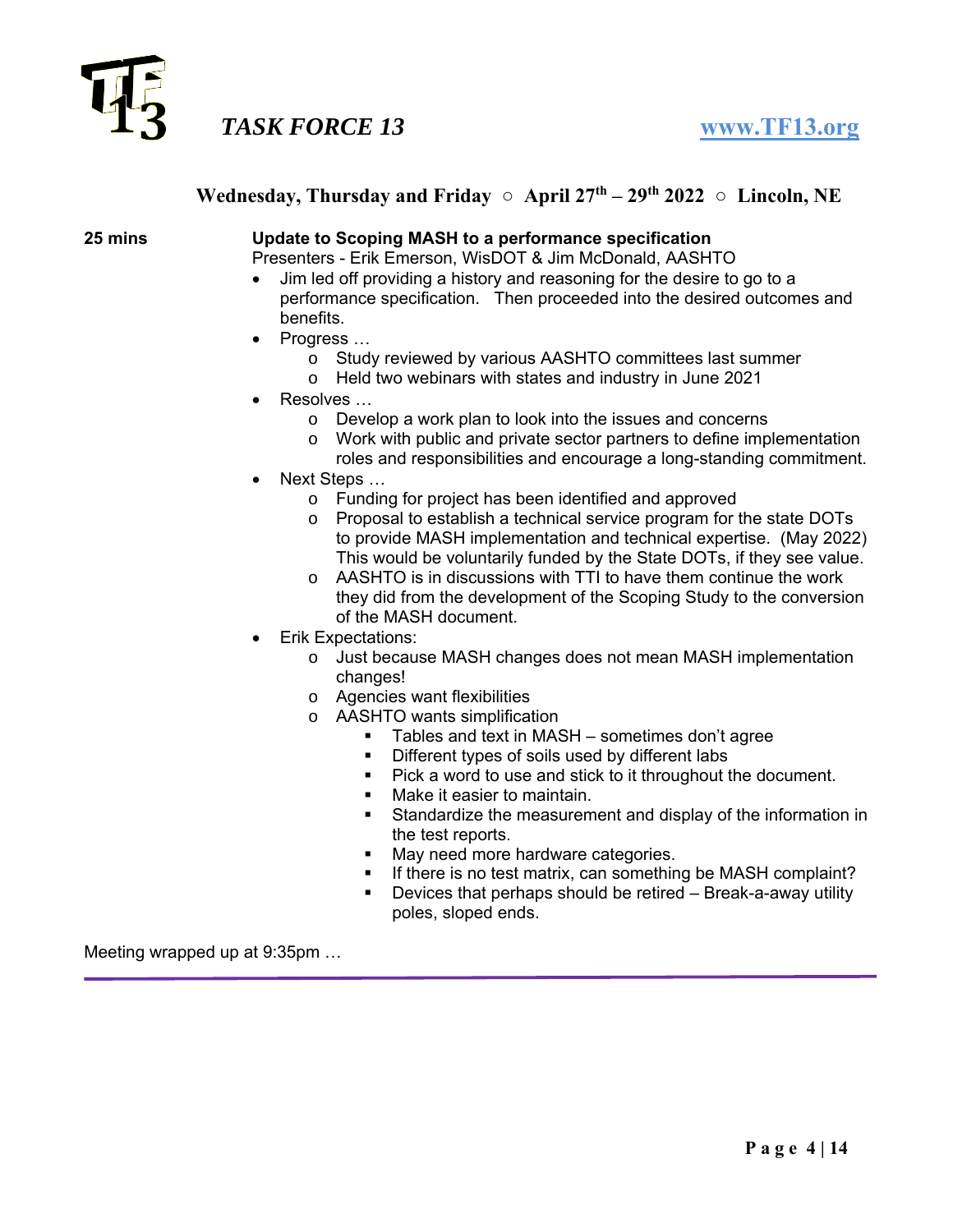

|                      |  | Thursday, April 28th, 2022<br>Venue - Embassy Suites, Lincoln, NE                                                                                                                                                                                                                                                                                                                                                                                                                                                                                                                                                                                                                                                                                         |                        |  |  |  |
|----------------------|--|-----------------------------------------------------------------------------------------------------------------------------------------------------------------------------------------------------------------------------------------------------------------------------------------------------------------------------------------------------------------------------------------------------------------------------------------------------------------------------------------------------------------------------------------------------------------------------------------------------------------------------------------------------------------------------------------------------------------------------------------------------------|------------------------|--|--|--|
| <b>MEETING NOTES</b> |  |                                                                                                                                                                                                                                                                                                                                                                                                                                                                                                                                                                                                                                                                                                                                                           |                        |  |  |  |
| $\bullet$            |  | 8:00 a.m. Meeting Began<br>Short history/discussion of TF13<br>Short recap of previous evening's joint session<br>Recap of agenda for next two days                                                                                                                                                                                                                                                                                                                                                                                                                                                                                                                                                                                                       |                        |  |  |  |
| $\bullet$            |  | Begin Task Force 13 Meeting - Introductions<br>8:35 a.m. TF13 Business items<br>Approval of 10-2020, 04-2021 & 09-2021 minutes                                                                                                                                                                                                                                                                                                                                                                                                                                                                                                                                                                                                                            | <b>Durkos</b><br>Neece |  |  |  |
| $\bullet$            |  | Treasurer's Report<br>8:40 a.m. Contract for Website Services<br><b>Subcommittee #1 Publications Maintenance</b>                                                                                                                                                                                                                                                                                                                                                                                                                                                                                                                                                                                                                                          | Smith<br>Lohrey        |  |  |  |
|                      |  | www.tf13.org is the main website<br>Review of website activities and how to navigate it<br>п<br>8 systems added since the Fall 2021 meeting, with FHWA letters<br>п<br>1 terminal (BIB) added  no FHWA letter<br>٠<br>1 sign support<br>٠<br>1 Transition, Weak Post to Strong Post  no FHWA letter<br>3 WZ Products, all with FHWA letters<br>Majority of FHWA letters are for proprietary letters, non-proprietary trending towards<br>٠<br>state certifications.<br>MASH "Compliance" is no longer exclusively determined by the FHWA.<br>What should the criteria for including systems/products in the TF13 Guide be?                                                                                                                                |                        |  |  |  |
|                      |  | Discussion on various aspects / options. Such as:<br>$\circ$<br>Systems deemed MASH-compliant by a single DOT?<br>By Multiple DOTs? How Many?<br>Is there formal process used by Pooled-Fund groups to designate<br>٠<br>systems as MASH compliant?<br>• Widespread Use? e.g. Buried-in-Backslope (BIB) Terminal<br>Allow Simulation/Engineering without Crash Testing?<br>$\blacksquare$ .<br>How to define new systems vs variations of existing systems?<br>Discussion on various aspects / options. Such as:<br>$\circ$<br><b>MGS with Omitted Post</b><br>$\blacksquare$<br>MGS with various curbs & curb locations<br>$\blacksquare$<br><b>Common Barriers on Various Slopes</b><br>٠<br>Stiffened GR Sections Are they 3 senarate Systems: A R and |                        |  |  |  |

Wednesday, Thursday and Friday ○ April 27<sup>th</sup> – 29<sup>th</sup> 2022 ○ Lincoln, NE

- ections. Are they 3 separate Systems: A, B, and transition between them?
- Assign unique designator to each variation?

**9:58 a.m**. **BREAK**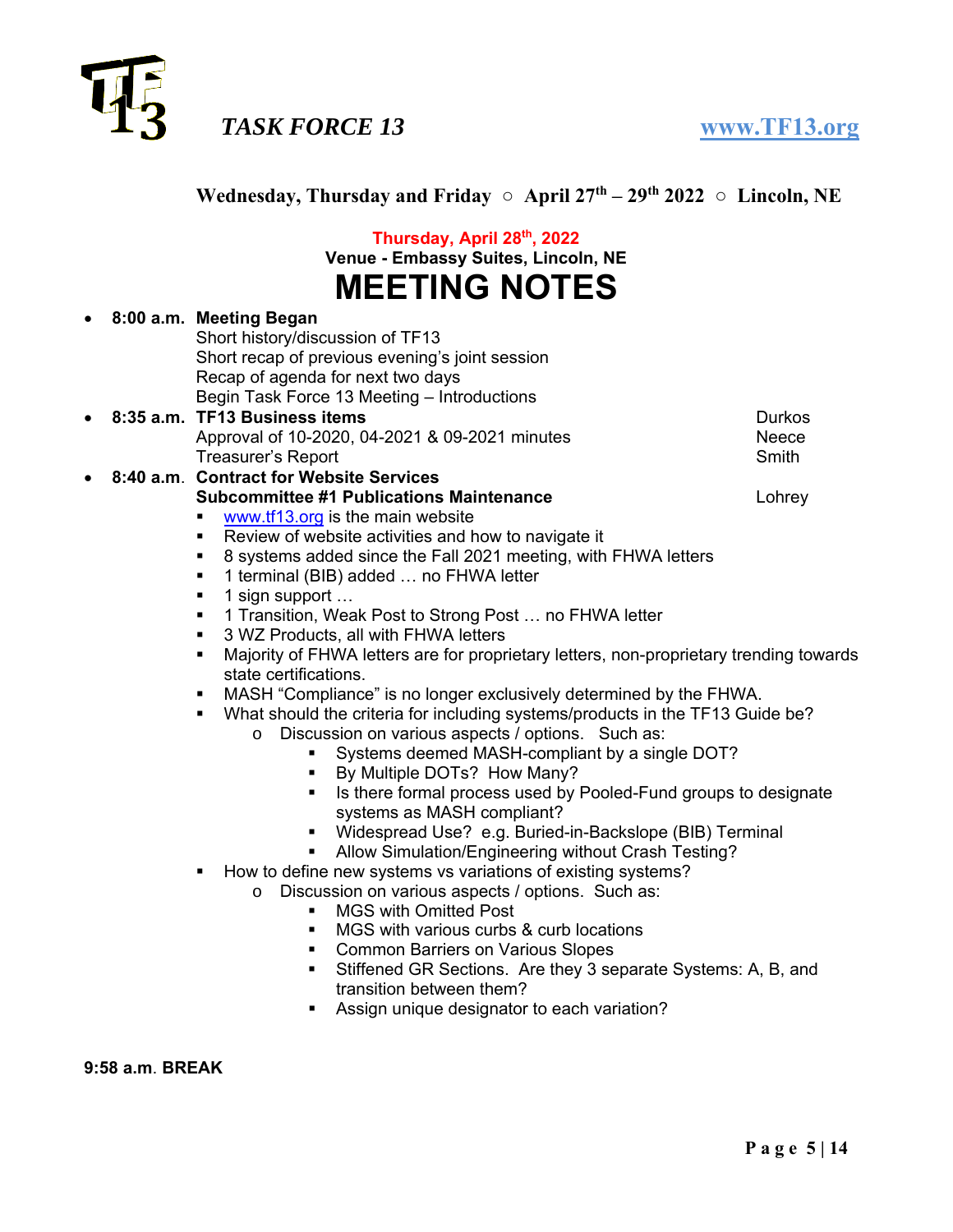

### **Subcommittee Meetings - Discuss Goals, Tasks & Assignments**

- **10:20 a.m.** Subcommittee **Session A**
	- **#2 Barrier Hardware Review Groups Pyde/Eicher** New co-chairs for this meeting, goals are to reset the SC Conduct gap analysis/review and take care of the low hanging fruit, asap. Working with Lohry to identify the inconsistency with current designators, such as "Thrie" or "Independent" to describe Crash Cushions. Likely need to update the categories to reflect gating / non-gating / redirective

terminology to be in line with AASHTO RDG.

Don / George is asking for each of the manufacturers review the website, in next 30- 60 days, for needed corrections – photos, drawings, availability, new products, contact information, etc.

### **10:40 a.m.** Subcommittee - **Session B & C (30 minutes each)**

**#3 - Bridge Railing & Transition Hardware** Ghioldi

Background of committee and current status

135 systems in the guide currently, 25 are MASH.

Decision made to not include the weight per LF for Bridge Railing systems, going forward. It appears largely unused by persons searching the guide and the information is not reported in the test reports – thus the sub-committee has to do extensive calculations for approvals for bridge railing, with no apparent benefit.

### **#11 - Delineation** Hare

Review of previous sub-committee meeting notes.

Discussion on purpose of the committee – going forward. Previous sessions were primarily focused on the "managed lane delineation products".

NTPEP is considered the gate keeper of the testing criteria.

Desire to possibly list the products on the TF13 website which have conducted performance testing.

Look at possibility of discussion or expanding into (taller) barrier mounted delineation, due to possibility of safety issues – when impacted.

**11:30 a.m.LUNCH**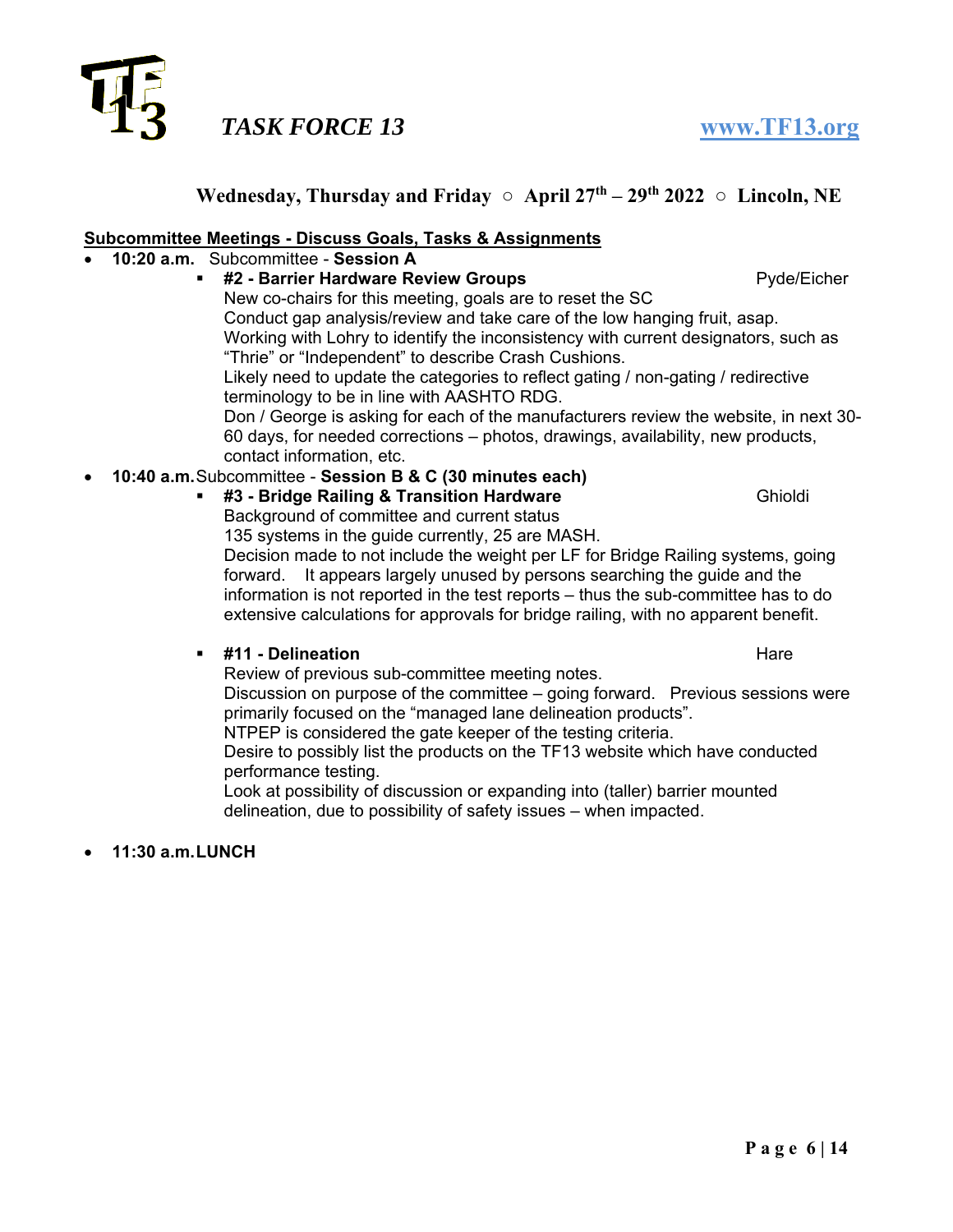

# Wednesday, Thursday and Friday ○ April 27<sup>th</sup> – 29<sup>th</sup> 2022 ○ Lincoln, NE

### **1:00 p.m.** Subcommittee - **Session D**

**#7 - Certification of Test Facilities (Virtual & In-Person)** Lechtenberg

Lab Attendees: Jim Kovar (TTI), Allen Beavers (SwRI), Karla Lechtenberg (MwRSF), Mat Parisi / Ben Metzger (Calspan), Mat McNeil (Holmes Solutions), Tim Mortenson (E-Tech), Eliseo Campos Hernandez (Safe Technologies), Chris Story (FOIL), Bob Meline / David Whitesel (CalTRANS)

Lance Bullard has announced he is stepping down as co-chair – Thanks Lance for many years of service.

Nomination of Jim Kovar as co-chair of this sub-committee

ILC:

Satisfy proficiency testing requirement of laboratory accreditation Must have 5 year plan and Labs determine schedule

Choose an area of interest to conduct a comparison task that all interested labs can participate in

On the 5 year ILC schedule, it was agreed to flop the scheduled ILC for 22-23 with the scheduled ILC for 21-22, see below for details

| <b>Interlaboratory Comparison Task</b>                                                                                                       | <b>Time</b><br><b>Period</b> | Lead<br><b>Organization</b>                       |
|----------------------------------------------------------------------------------------------------------------------------------------------|------------------------------|---------------------------------------------------|
| Lab interpretation of test results and evidence according to MASH<br>evaluation criteria                                                     | 2021-2022 ◀                  | <b>MwRSF</b>                                      |
| Impact Speed, Impact Angle, Exit Speed, Exit Angle, Loss of<br>Contact, WW, Parallel Time, Film Speed, Etc.                                  | 2022-2023                    | Safe Technologies, Inc. (STI)                     |
| Documentation of ballasting locations and their weights                                                                                      | 2023-2024                    | E-Tech Testing Services, Inc. (E-<br>TECH)        |
| Uncertainty in Measurement                                                                                                                   | 2024-2025                    | Caltrans                                          |
| OIV, ORD, THIV, PHD, ASI, Roll, Pitch, Yaw                                                                                                   | 2025-2026                    | TΤΙ                                               |
| How impact speed is calculated                                                                                                               | 2026-2027                    | Turner-Fairbank Highway Research<br>Center (FOIL) |
| SUT box attachment, ballasting, length of truck, etc. Is hydraulic<br>lifting kit OK?                                                        | 2027-2028                    | Southwest Research                                |
| CIP selection of given barrier system and selection of angle for test<br>with a range (potentially CIP for 3-34/36/37 & angle for 3-32/3-33) | 2028-2029                    | TBD                                               |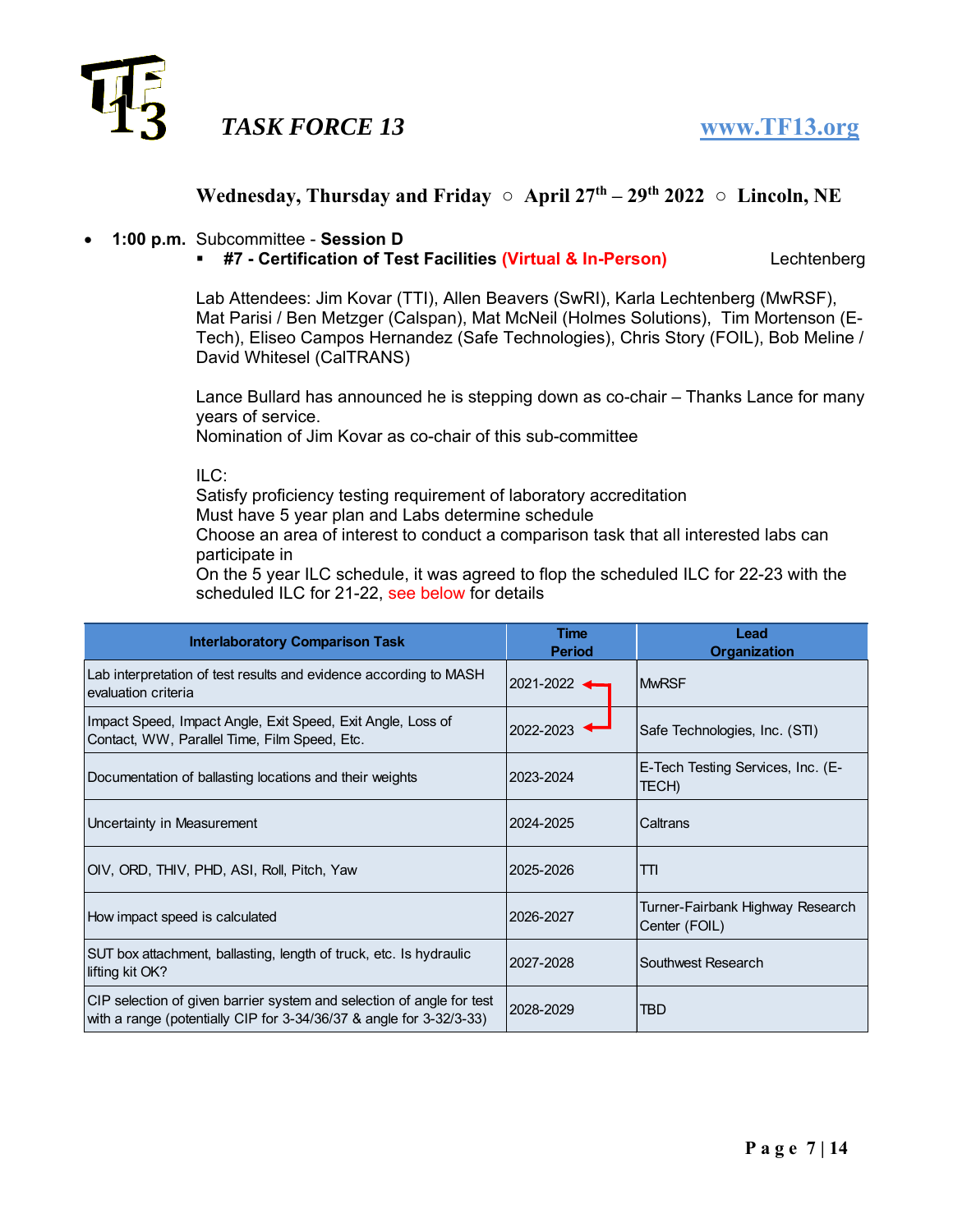

### **Wednesday, Thursday and Friday**  $\circ$  **April 27<sup>th</sup> – 29<sup>th</sup> 2022**  $\circ$  **Lincoln, NE**

Labs shared their recent audit experiences 1100C questions from Holmes Solutions and availability Calspan agreed to become involved in the process Standardization of Reports – such as Test summary sheets; Critical test parameters; IS, OIV, ORA, Roll, Yaw; Evaluation criteria; Limits/boundary values; Key elements table; Test article damage summary; Soil strength evaluation; Exit box; ASI Standardization of Test Videos – such as Orientation, Scale, Duration of Event Observation: Date on Summary Sheet / Table is not easily readable by text scanners

#### **2:05 p.m**. Subcommittees **Sessions E & F (30 minutes each)**

 **#5 - Sign, Luminaire & Traffic Signal Support Hardware** Lohrey/Jollo Until the various NCHRP projects (03-119, 22-43, 22-55, 15-67) are finalized providing guidance, exact testing matrix are difficult to define. One new sign support FHWA letter issued.

**46 - Work Zone Hardware** Shewmaker/Perry **Shewmaker/Perry** 41 WZ products in the guide, 4 of which was added in 2021.

9 FHWA letters issued for WZ during 2021 and to date in 2022.

### **American Traffic Safety Services Association ("***ATSSA***") Perry** ITS Updates

04/14 Fuel cost and inflation letter to DOTs 04/18 ATSSA Materials Shortage Survey 04/21 ATSSA Letter QPL / APL Standardized Form Legislative Briefing and Fly in June 13-14, 2022 MidYear Meeting in Providence, RI August 23-26, 2022 Traffic Control Device Student Challenge W-Beam Guardrail Identification & Repair Guidelines, 2022 Edition – available online. Printed copies were available for attendees.

### **3:25 p.m. Update from the** *Midwest Pooled Fund Program* **Meeting Bielenberg**

 Overview and priority of funded projects in 2022 program Guidelines for Flaring Thrie-Beam Approach Guardrail Transitions – Phase 4, 15:1 flare – two tests, both failed. Solution might be flare at 20:1? Modification / Evaluation of MGS Long Span with Increased (31.25ft) Span Length – mixed results to date Generic End Terminal Design – Development and Evaluation … tangent energyabsorbing TL3 design. Head design almost finalized. Co-Ordinate / Collaborate with Vehicle Manufacturers – Electric Vehicles and changes to mass, CG, Fleet Updates, etc. Continued Revisions to MwRSF Pooled Fund Q/A Website – Funding to update responses as more is learned over the last 20 years. FY2023 Research Program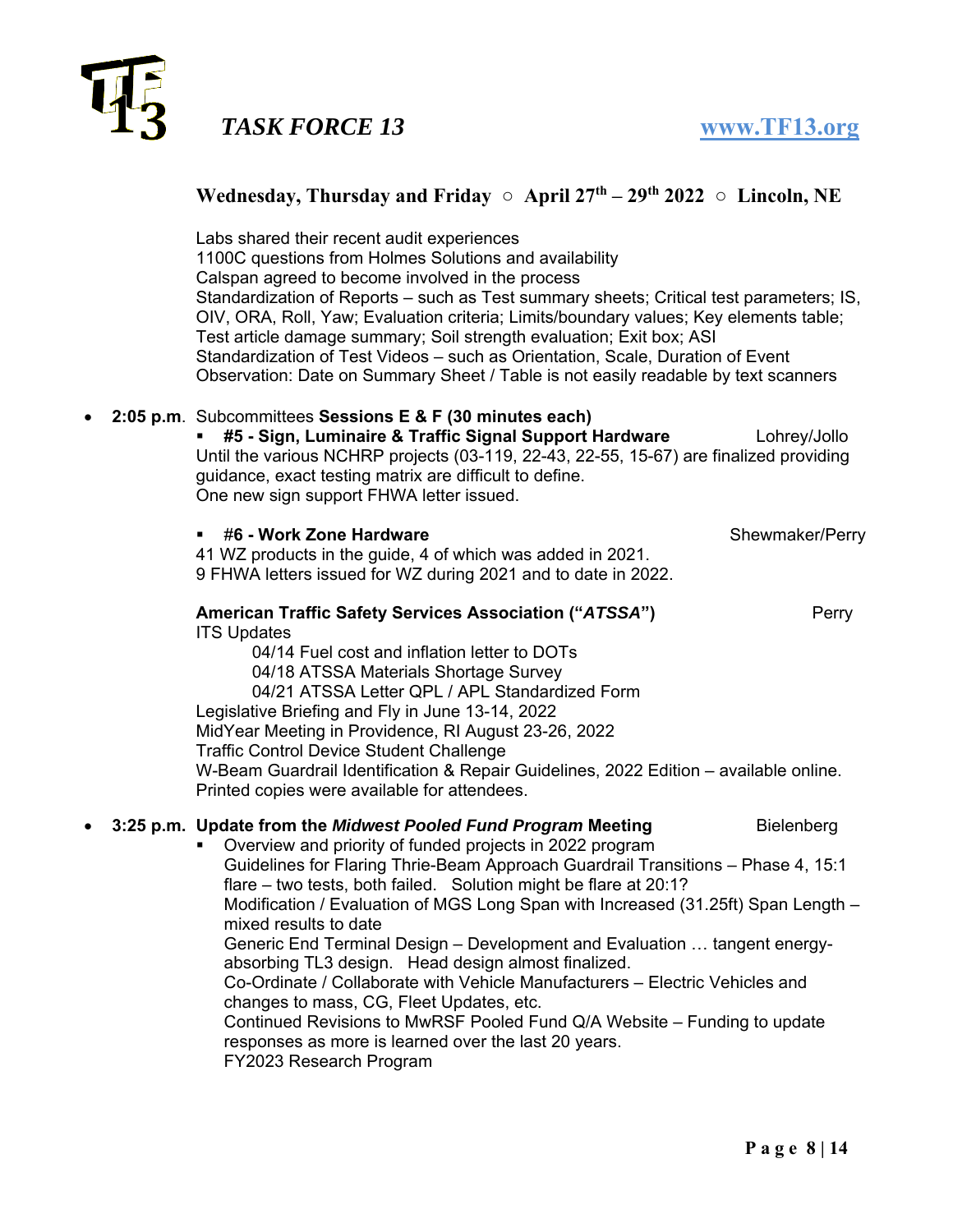

### **Wednesday, Thursday and Friday**  $\circ$  **April 27<sup>th</sup> – 29<sup>th</sup> 2022**  $\circ$  **Lincoln, NE**

End Terminals Adjacent to Curbs Phase 1 LS-Dyna simulation Only 50ft compression tangent terminals were modeled Modeling for 3-30, 3-31, 3-32, 3-33 - NCHRP 350, as well as MASH 2", 4", 6" sloped and vertical curb Minimal effect on MASH 3-31 - 4" & 6" affects the yaw in 3-30 and 3-32 Full scale testing with 4" or shorter sloped curbs recommended Phase 2 MASH crash testing of curb Installation issues, due to the forward parts being buried RSI has agreed to collaborate with project – 3" height adjustment Rail face flush with 4" C-Type curb. Tests to be run in May 2022 – with two wheels ramped up in the advance of the 4" curb and 2 wheels essentially "at grade". **3:55 p.m. Update Subcommittee #9 - Marketing Manuer/Perry Mauer/Perry** Newsletter topics to be investigated for Fall addition: TF13/AASHTO 5-year Memorandum of Understanding ("MOU") Number of 1st time attendees at this meeting and total number, including virtual Provide historical perspective of TF13 meetings (since 1969, 2 per year) Fee based podcasting of future meetings Announce the leadership changes of several TF13 sub-committes #2-Barrier Hardware: George Eicher & Don Pyde #3-Bridge Railing – the addition of Tony Ghiodi

#7-Test Facilities – the addition of Jim Kovar

Retired associates: Greg Schertz, John Reid Dates of future 2022 industry meetings, such as ATSSA, AKD20 & Fall TF13.

**4:10 p.m.** Adjournment for Day 1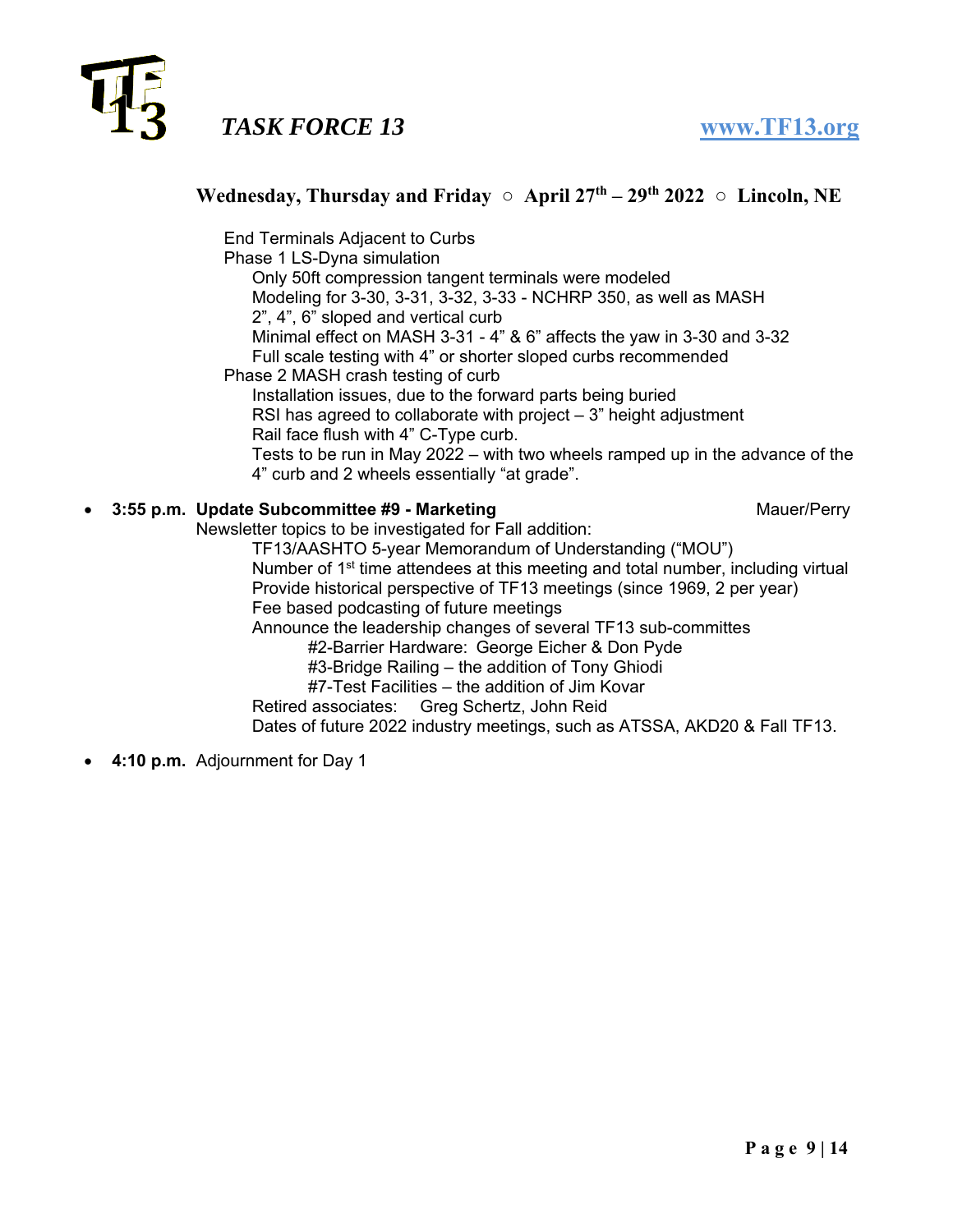

## Wednesday, Thursday and Friday ○ April 27<sup>th</sup> – 29<sup>th</sup> 2022 ○ Lincoln, NE

- **4:15 p.m. Task Force 13 Executive Meeting (Began at 4:15, concluded at 5:15pm):** Present at meeting was P.L.S. (collectively known as "The Eric Triad"), Don, Greg, Rick, Mike, Tony, Greg, John & Karla
	- **Possibility of broadcasting the meeting virtually and charging.** Everyone in agreement.
	- Updating the website significant accomplishments in last year
		- o More work needed: Guides use PHP software which is no longer supported and we are on the earliest version of the unsupported software. Find or reengage a person/company to convert the database.
	- Sunsetted SCs (#4, #8, #10) to be removed from active subcommittees section accessed from Home page and placed in archived section and ensure the historical information goes into the archives. New archive icon to be added to Home page.
		- $\circ$  Possibility of reaching out to the computer simulation community to see if there is value to reviving #10 – withOUT accreditation.
	- Tony Ghioldi has volunteered to become co-chair of SC#3 with Kurt. Voted and passed.
	- Jim Kovar has volunteered to become co-chair of SC#7 with Karla. Voted and passed.
	- **Perry possibly leaving SC#6. Eric to discuss with Shew about possible nominations.**
	- Discussion took place about a method to engage more DOTs with TF13.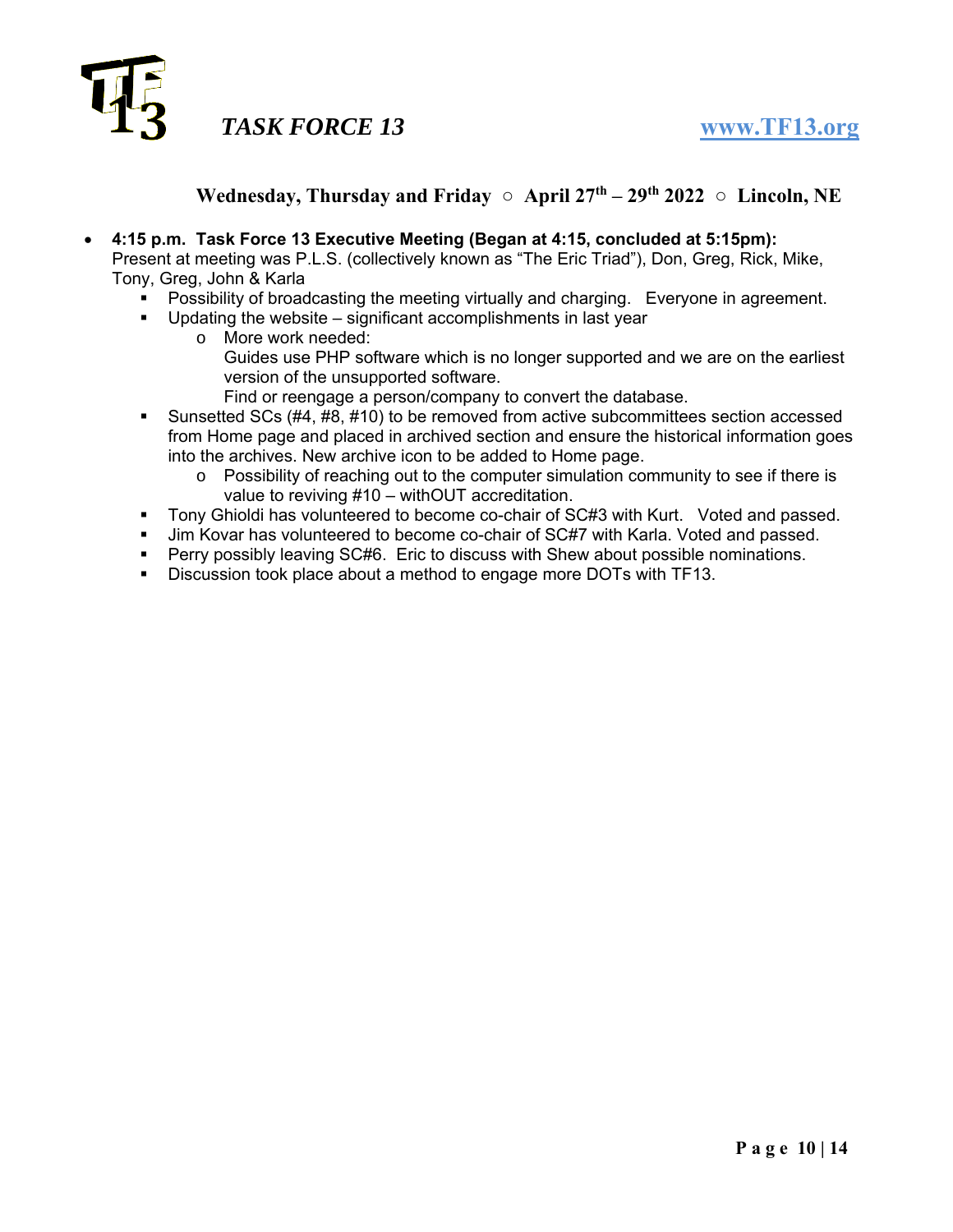

**Wednesday, Thursday and Friday**  $\circ$  **April 27<sup>th</sup> – 29<sup>th</sup> 2022**  $\circ$  **Lincoln, NE** 

### **Friday, April 29th, 2022 Venue – Embassy Suites, Lincoln, NE**

- **8:00 a.m. Begin Task Force Meeting Day 2** 
	- In addition to the in person attendees, there was 23 attendees that joined us virtually.
- **8:00 a.m. Affiliated Committee/Activity Reports** 
	- **Update on status of Task Force 13 Membership and Structure Durkos** John provided an update to the TF13 organization structure and history Renewed MOU with AASHTO announced

### **• TRB Committee AKD20 Roadside Safety (20m) 
<br>
Donahue**

Currently 23 members and 640 friends of AKD20 committee Several subcommittees

- (1) Computational Mechanics
- (2) International Research Activities
- (3) In Service Performance Evaluation
- AKD20 Activities
	- 101<sup>st</sup> Meeting held in January 2022
		- o 21 papers reviewed
		- o Various workshops
		- o Young professionals gathering
		- o 3 subcommittees met
		- o 17 papers presented
		- o Stonex Award posthumously presented to H. Clay Gabler
	- Mid Year 2021 Meeting Held virtually in July 2021, over 4 days Prioritized 48 proposals for consideration by TCRS 3 of the 5 proposals submitted, were funded
	- Mid Year 2022 Meeting with AASHTO COD/TCRS and others August  $7<sup>th</sup>$ , 2022 (Sunday) to August 10<sup>th</sup> (Wednesday) in KCS
	- IRSC, scheduled for 2024 contact Dick Albin should you desire to assist in the planning
	- While Nick Artimovich was online he left us with a comment about his previous secretary role with TF13, in regards to his detailed and long meeting minutes. A quote from Mark Twain … "If I had more time, I would have written a shorter letter."
- **AASHTO Technical Committee on Roadside Safety Activities** Durkos Information provided by Erik Emerson, AASHTO-TCRS, Vice-Chair
	-

- Rewriting the RDG.
	- Getting ready to work on rewriting MASH.
	- Getting ready for summer meeting.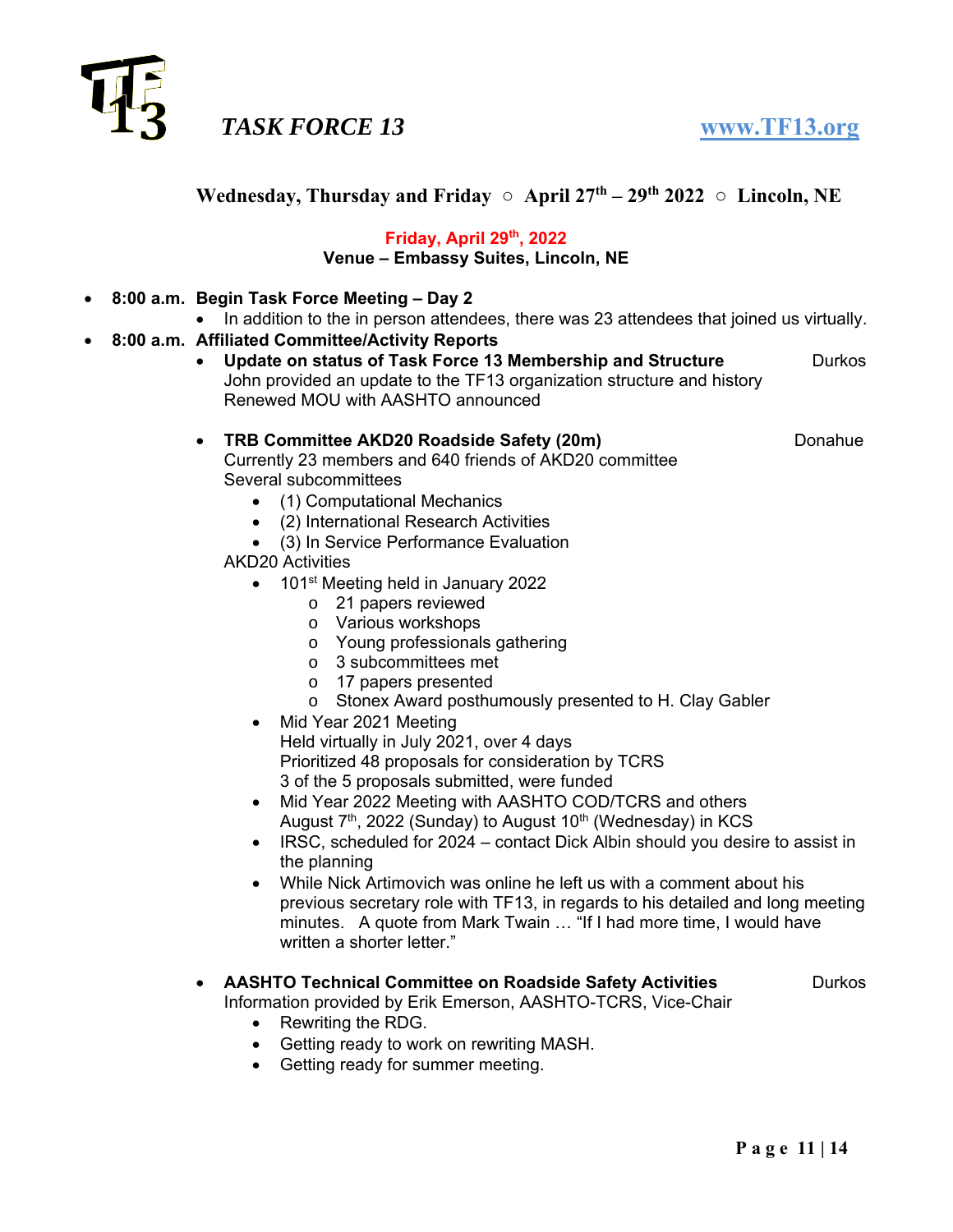

### **Wednesday, Thursday and Friday**  $\circ$  **April 27<sup>th</sup> – 29<sup>th</sup> 2022**  $\circ$  **Lincoln, NE**

#### **Update of ongoing research projects related to Roadside Safety and/or Safety Hardware** The remainder of the meeting was offered both virtually and in person.

#### **9:00 a.m. NCHRP projects update** Durkos

From information provided by David Jared Senior Program Officer – NAS Seven Senior Program Officers manage multiple NCHRP projects related to roadside safety hardware

Jared has published/posted 20 reports pertinent to TF13 activities since March 2020, with … 6 pending publications and 4 pending approval to be published Jared liaising with AASHTO-TCRS/TRB AKD20 (Roadside Safety) Joint Technical **Committee** 

Four categories of NCHRP research most pertinent to TF13 activities 15-: General Design

17-: Safety

20-: Special (-07, AASHTO Standing Comm. on Highways)

22-: Vehicle Barrier Systems

Reports pertinent to TF13 in these categories have been published in the last six months

 17-45, 17-50, 17-58, and 22-27 are published (web only documents) Completed, publication pending:

- 15-53: Roadside Barrier Designs Near Bridge Ends with Restricted Rights of Way [McKenney]
- 17-54: Consideration of Roadside Features in the *HSM*
- 17-79: Safety Effects of Raising Speed Limits to 75 mph and Higher
- 22-12(03): Recommended Guidelines for the Selection of TL-2 through TL-5 Bridge Rails
- 22-20(02): Design Guidelines for TL-3 through TL-5 Roadside Barrier Systems Placed on MSE Retaining Walls
- 22-26: Serious/Fatal Motorcycle Crashes with Barriers

Completed:

- 17- 43: Long-Term Roadside Crash Data Collection Program
- 17-82: Proposed Guidance for Fixed Objects in the *RDG*
- 22-33: Multi-State ISPEs of Roadside Safety Hardware
- 22-34: Determination of Zone of Intrusion Envelopes under MASH Impact Conditions for Barrier Attachments [Crichton-Sumners]

Active:

- 17-11(03): Development of Clear Recovery Area Guidelines
- $\bullet$  17-71A: Highway Safety Manual, 2 $^{\mathrm{nd}}$  Ed. (HSM2) [Retting]
- 20-07(383): Review and update of the AASHTO RDG [on hold]
- 22-29B: Perf. of Long. Barriers on Curved, Superelevated Off-Ramps [Barcen]
- 22-35: Evaluation of Bridge Rail Systems to Confirm MASH Compliance [Abu-Hawash]
- 22-37: Dev. of MASH Barrier to Shield Peds, Bicyclists, et al. from Vehicles [Hartell]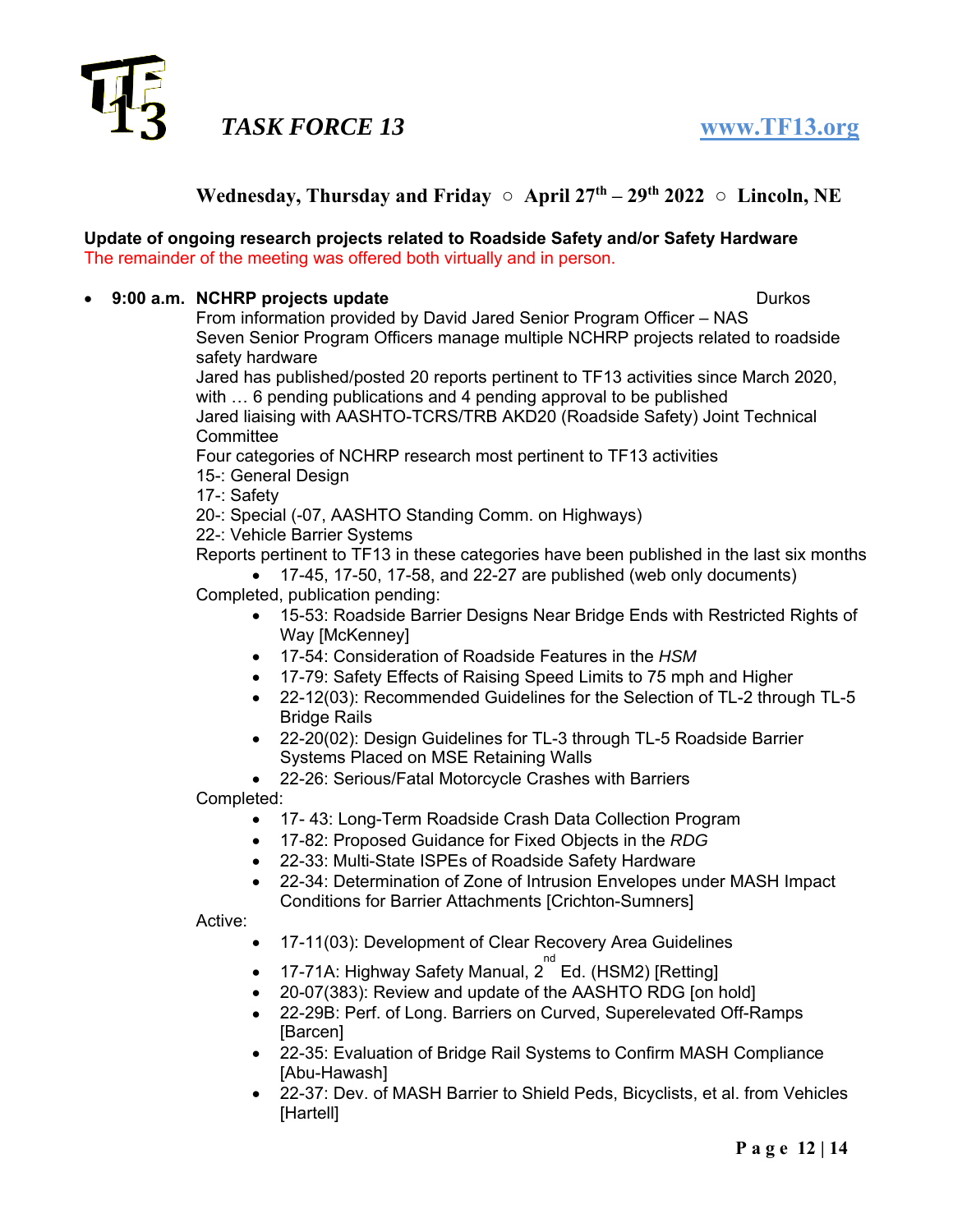

### Wednesday, Thursday and Friday ○ April 27<sup>th</sup> – 29<sup>th</sup> 2022 ○ Lincoln, NE

- 22-38: TL-3 Deflection Reduction Guidelines for 31-in. Guardrail
- 22-39: Guardrail Perf. at Various Offsets from Curb MASH TL-3 Applications
- 22-40: Update to AASHTO M 180-18 and Associated Guardrail Specs [McKenney]
- 22-43: Proposed AASHTO Guidelines for Implem. of MASH for Sign Supports, Breakaway Poles, and WZTC Devices [Abu-Hawash]
- 22-44: Transp. Agency Data Coll. Practice for Use w/ISPEs [Barcena]

Pending:

- 15-79: Guidelines for Non-Std. Roadside Hardware Installations
- 22-32A: Methods to Evaluate Side Impacts for Next Ed. MASH
- 22-50: Crashworthiness of Roadside Hardw. on Curbed Roadways
- 22-51: Evaluating MASH 2016 Soil Specs. and Procedures [McKenney]
- 22-54: MASH Hardware Eval. w/New Proposed Test Vehicles
- 22-55: Implementation of MASH Surrogate Test Vehicles for Sign Supports, Breakaway Poles, and WZTC Devices [Abu-Hawash]

#### Other information:

NCHRP FY23 program pending

- AASHTO Research & Innovation (R&I) committee met April 14-15 to prepare NCHRP FY23 program
- Program approval by AASHTO Board of Directors pending NCHRP FY23 projects TBA this summer

### **9:30 a.m. Texas A&M Transportation Institute 19:30 a.m. Texas A&M Transportation Institute**

Thrie Beam System at Fixed Object

- Two options quarter post and half post spacing simulated
- Utilizes both Wx15# and 8.5# posts
- After discussion, a decision was made to create a 6' 3" post gap at the fixed object (bridge pier), with rail located 24" in front of pier to allow for foundations.
- MASH 3-10 and 3-11 conducted with quarter post spacing and it was successful

MASH TL4 Concrete Median Barrier with Fence Mounted on Top

3-11 and 4-12 tests ran, 4-12 was unsuccessful

Review and Investigation of W-Beam Guardrail with Curbs

- Review of literature, state survey, etc to learn of the current state of practice.
- 62% of respondents indicated guidance was needed on high speed roadways
- 77% of respondents indicated guidance was needed on low speed roadways

### **9:45 a.m. CCSA/George Mason University Construction Construction Tahan**

Computer Simulation and validation of Stone Face Wall Barriers

- Developed the model and then validated at FOIL with 3-10 & 3-11
- Height evaluations for 2270P, the heights below 29" would result in a failure
- $\bullet$  Built a stoned face barrier wall and ran 3-30 and 3-31 both successful
- **10:10 a.m**. **BREAKdancing**